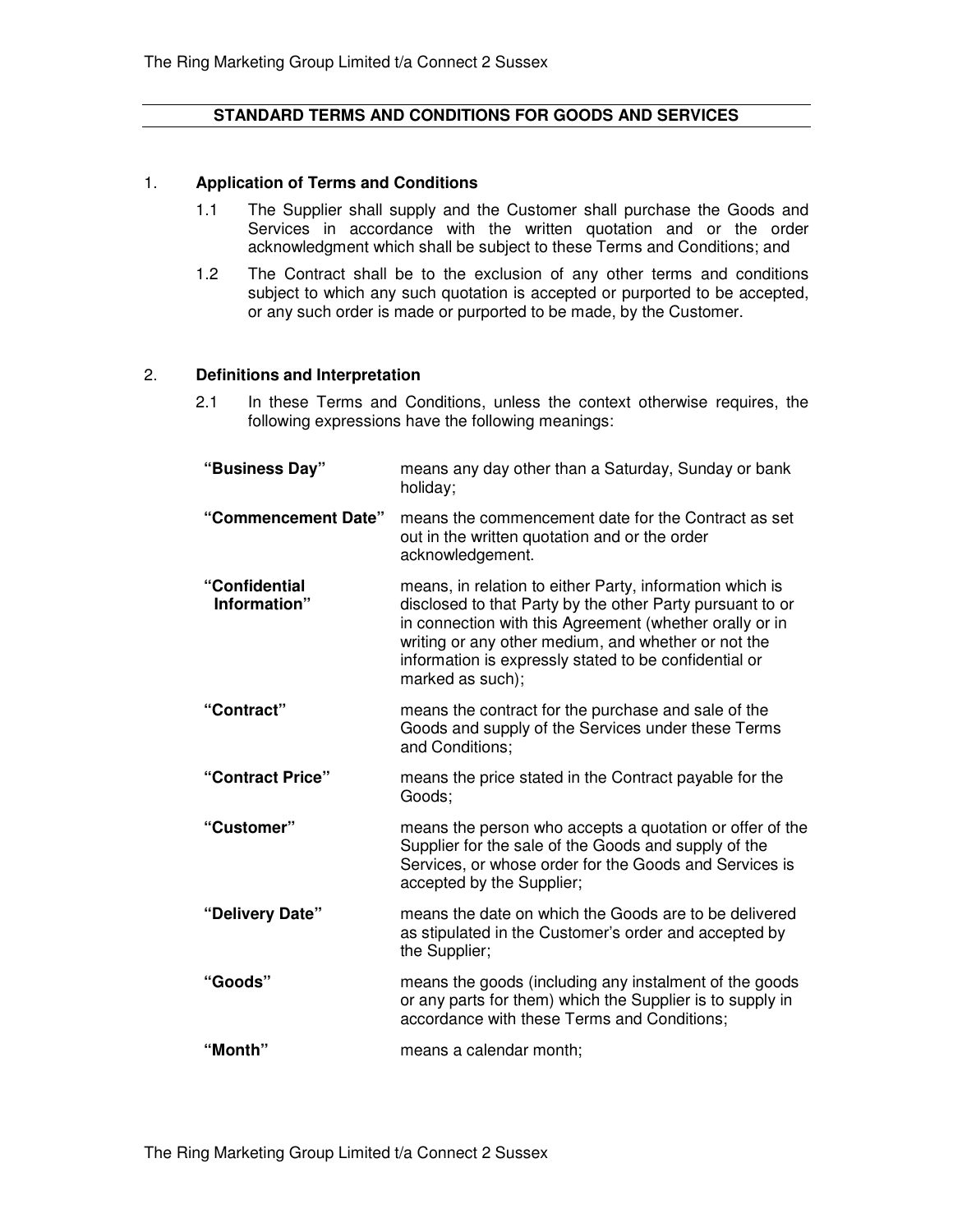**"Services"** means the Services to be provided to the Customer as set out in the quotation and or order acknowledgment; and

- **"Supplier"** means The Ring Marketing Group Ltd t/a Connect 2 Sussex, a company registered in England under 05776747 of 29 Upper Kings Drive, Eastbourne. BN20 9AN UK and includes all employees and agents of The Ring Marketing Group Ltd..
- 2.2 Unless the context otherwise requires, each reference in these Terms and Conditions to:
	- 2.2.1 "writing", and any cognate expression, includes a reference to any communication effected by electronic or facsimile transmission or similar means;
	- 2.2.2 a statute or a provision of a statute is a reference to that statute or provision as amended or re-enacted at the relevant time;
	- 2.2.3 "these Terms and Conditions" is a reference to these Terms and Conditions and any Schedules as amended or supplemented at the relevant time;
	- 2.2.4 a Schedule is a schedule to these Terms and Conditions; and
	- 2.2.5 a Clause or paragraph is a reference to a Clause of these Terms and Conditions (other than the Schedules) or a paragraph of the relevant Schedule.
	- 2.2.6 a "Party" or the "Parties" refer to the parties to these Terms and Conditions.
- 2.3 The headings used in these Terms and Conditions are for convenience only and shall have no effect upon the interpretation of these Terms and Conditions.
- 2.4 Words imparting the singular number shall include the plural and vice versa.
- 2.5 References to any gender shall include the other gender.

### 3. **Basis of Sale and Service**

- 3.1 The Supplier's employees or agents are not authorised to make any representations concerning the Goods or Services unless confirmed by the Supplier in writing. In entering into the Contract the Customer acknowledges that it does not rely on, and waives any claim for breach of, any such representations which are not so confirmed.
- 3.2 No variation to these Terms and Conditions shall be binding unless agreed in writing between the authorised representatives of the Customer and the Supplier.
- 3.3 Sales literature, price lists and other documents issued by the Supplier in relation to the Goods and Services are subject to alteration without notice and do not constitute offers to sell the Goods which are capable of acceptance. No contract for the sale of the Goods and Services shall be binding on the Supplier unless the Supplier has issued a quotation which is expressed to be an offer to sell the Goods and Services or has accepted an order placed by the Customer by whichever is the earlier of: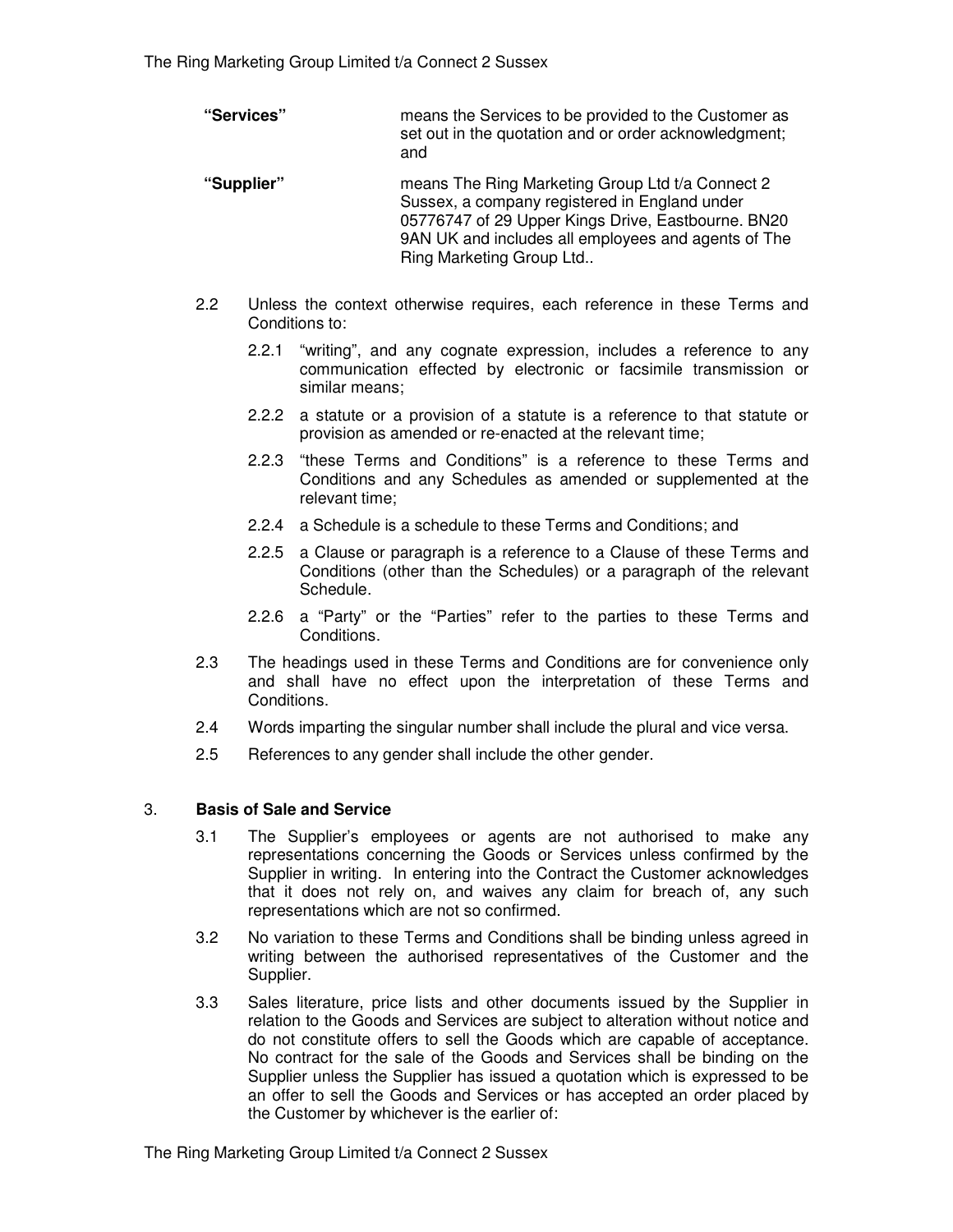- 3.3.1 the Supplier's written acceptance;
- 3.3.2 delivery of the Goods;
- 3.3.3 provision of the Services; or
- 3.3.4 the Supplier's invoice.
- 3.4 Any typographical, clerical or other accidental errors or omissions in any sales literature, quotation, price list, acceptance of offer, invoice or other document or information issued by the Supplier shall be subject to correction without any liability on the part of the Supplier.

### 4. **The Goods**

- 4.1 No order submitted by the Customer shall be deemed to be accepted by the Supplier unless and until confirmed in writing by the Supplier's authorised representative.
- 4.2 The specification for the Goods shall be that set out in the Supplier's sales documentation unless varied expressly in the Customer's order (if such variation(s) is/are accepted by the Supplier). The Goods will only be supplied in the minimum units thereof stated in the Supplier's price list or in multiples of those units. Orders received for quantities other than these will be adjusted accordingly
- 4.3 Illustrations, photographs or descriptions whether in catalogues, brochures, price lists or other documents issued by the Supplier are intended as a guide only and shall not be binding on the Supplier.
- 4.4 The Supplier reserves the right to make any changes in the specification of the Goods which are required to conform with any applicable safety or other statutory or regulatory requirements or, where the Goods are to be supplied to the Customer's specification, which do not materially affect their quality or performance.
- 4.5 No order which has been accepted by the Supplier may be cancelled by the Customer except with the agreement in writing of the Supplier on the terms that the Customer shall indemnify the Supplier in full against all loss (including loss of profit), costs (including the cost of all labour and materials used), damages, charges and expenses incurred by the Supplier as a result of such cancellation.

#### 5. **The Services**

- 5.1 With effect from the Commencement Date the Supplier shall, in consideration of the price being paid in accordance with Clauses 6 and 7 will provide the Services expressly identified in the quotation and or order acknowledgment.
- 5.2 The Supplier will use reasonable care and skill to perform the Services identified in the quotation and or order acknowledgment.
- 5.3 The Supplier shall use all reasonable endeavours to complete its obligations under the Contract, but time will not be of the essence in the performance of such obligations.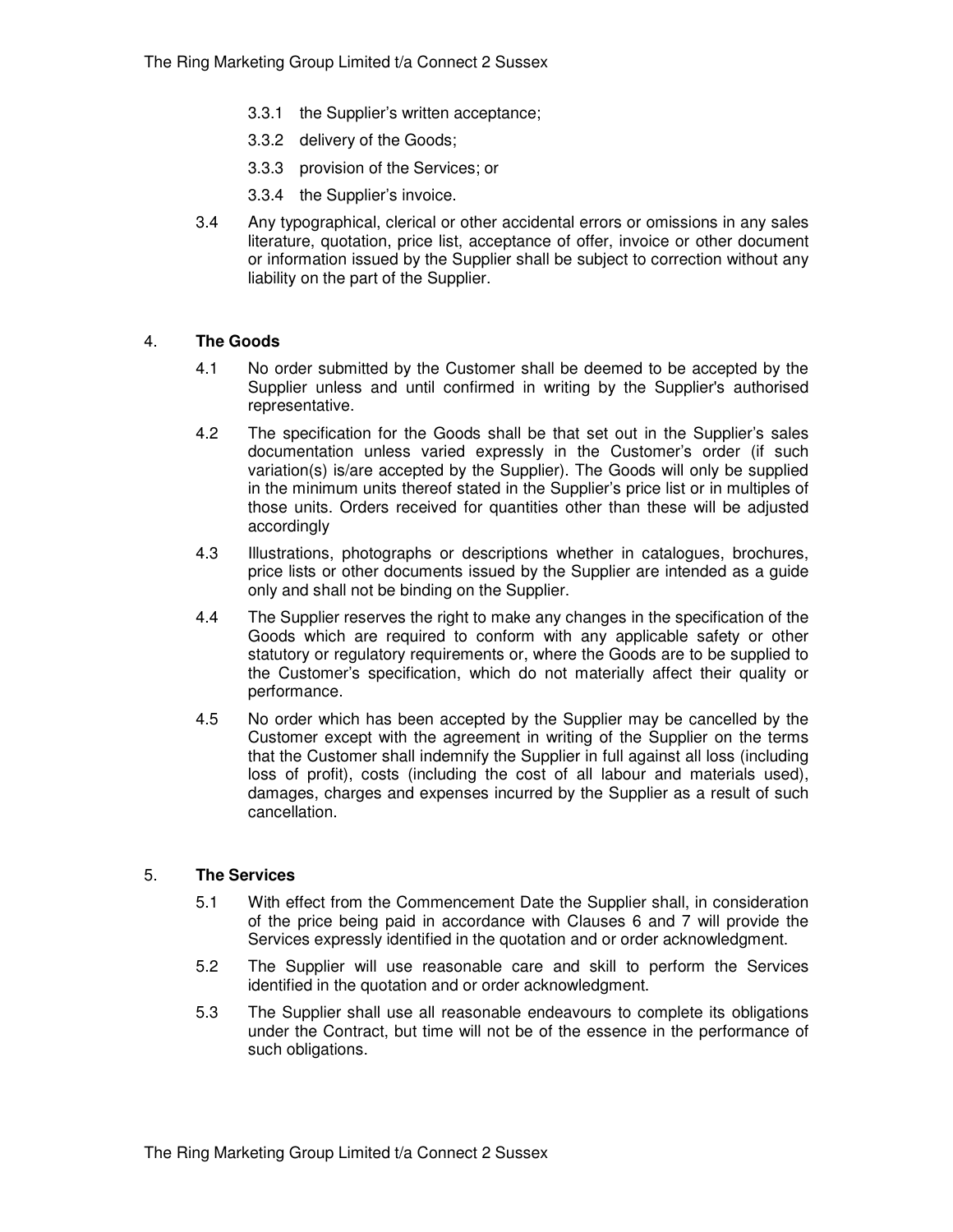# 6. **Price**

- 6.1 The price of the Goods and Services shall be the price listed in the Supplier's quotation current at the date of acceptance of the Customer's order or such other price as may be agreed in writing by the Supplier and the Customer.
- 6.2 Where the Supplier has quoted a price for the Goods other than in accordance with the Supplier's published price list the price quoted shall be valid as detailed on the quotation only or such lesser time as the Supplier may specify.
- 6.3 The Supplier reserves the right, by giving written notice to the Customer at any time before delivery or provision, to increase the price of the Goods and/or Services to reflect any increase in the cost to the Supplier which is due to any factor beyond the control of the Supplier (including, without limitation, any foreign exchange fluctuation, currency regulation, alteration of duties, significant increase in the costs of labour, materials or other costs of manufacture), any change in delivery dates, quantities or specifications for the Goods and services which are requested by the Customer, or any delay caused by any instructions of the Customer or failure of the Customer to give the Supplier adequate information or instructions.
- 6.4 Except as otherwise stated under the terms of any quotation or oder acknowledgment or in any price list of the Supplier, and unless otherwise agreed in writing between the Customer and the Supplier, all prices are not inclusive of the Supplier's charges for packaging, transport and origination.
- 6.5 The price is exclusive of any applicable value added tax, excise, sales taxes or levies of a similar nature which are imposed or charged by any competent fiscal authority in respect of the Goods and Services, which the Customer shall be additionally liable to pay to the Supplier.

# 7. **Payment**

- 7.1 Subject to any special terms agreed in writing between the Customer and the Supplier, the Supplier shall invoice the Customer for the price of the Goods and Services on or at any time after delivery of the Goods and/or the Provision of the Services (as applicable), unless, in the case of Goods, the Goods are to be collected by the Customer or the Customer wrongfully fails to take delivery of the Goods, in which event the Supplier shall be entitled to invoice the Customer for the price at any time after the Supplier has notified the Customer that the Goods are ready for collection or (as the case may be) the Supplier has tendered delivery of the Goods.
- 7.2 The Customer shall pay the price of the Goods (less any discount or credit allowed by the Supplier, but without any other deduction, credit or set off) within the period stated on the Supplier's invoice or otherwise in accordance with such credit terms as may have been agreed in writing between the Customer and the Supplier in respect of the Contract. Payment shall be made on the due date notwithstanding that delivery or provision may not have taken place and/or that the property in the Goods has not passed to the Customer. The time for the payment of the price shall be of the essence of the Contract. Receipts for payment will be issued only upon request.
- 7.3 All payments shall be made to the Supplier as indicated on the form of acceptance or invoice issued by the Supplier.
- 7.4 The Supplier is not obliged to accept orders from any customer or buyer who has not supplied the Supplier with references satisfactory to the Supplier. If at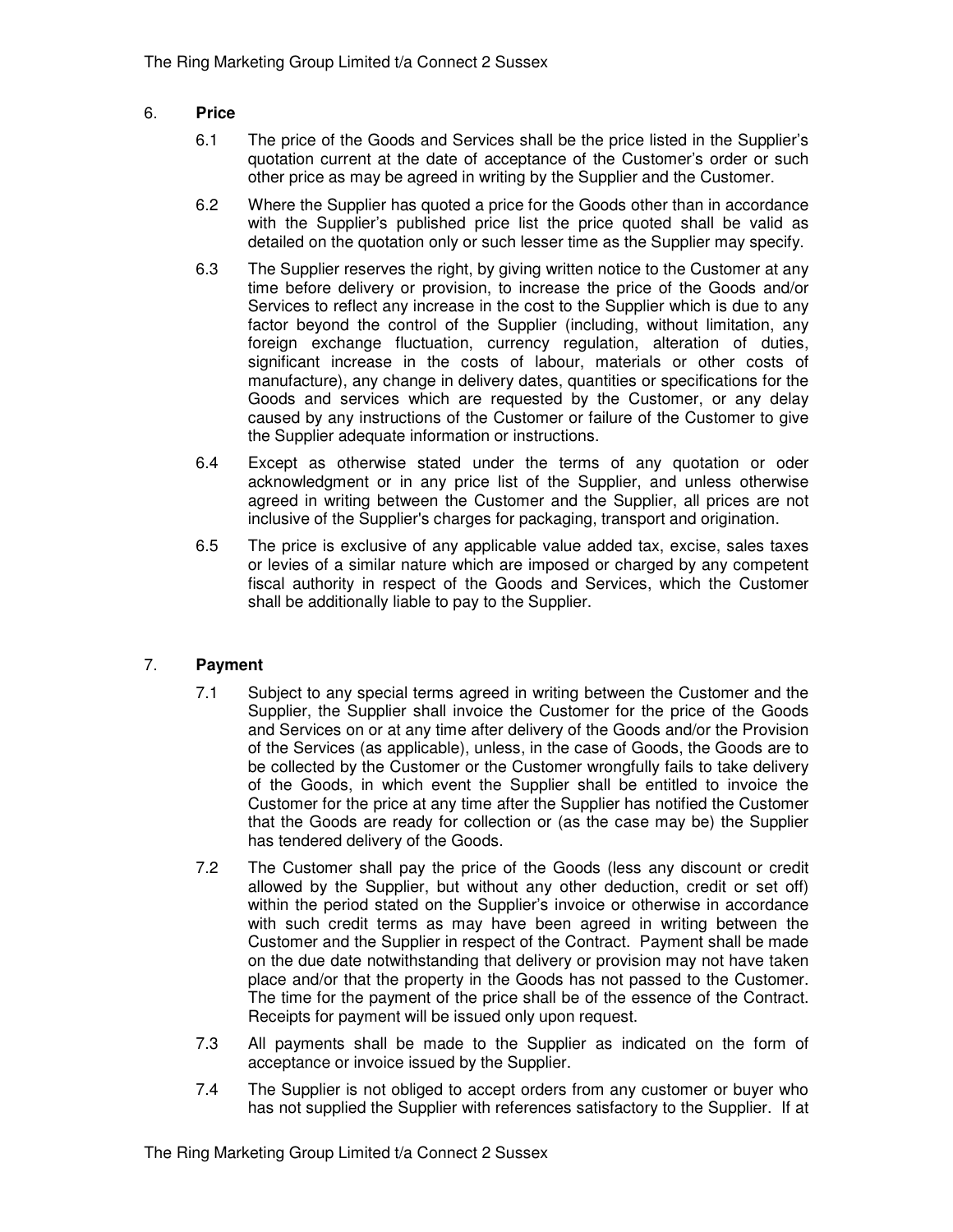any time the Supplier is not satisfied as to the creditworthiness of the Customer it may give notice in writing to the Customer that no further credit will be allowed to the Customer in which event no further goods or services will be delivered or provided to the Customer other than against cash payment and notwithstanding sub-Clause 7.2 of these conditions, all amounts owing by the Customer to the Supplier shall be immediately payable in cash.

### 8. **Delivery and Performance**

- 8.1 Delivery of the Goods shall be made by the Supplier delivering the Goods to the place in the United Kingdom specified in the quotation and or order acknowledgment or, if no place of delivery is so specified, by the Customer collecting the Goods at the Supplier's premises at any time after the Supplier has notified the Customer that the Goods are ready for collection.
- 8.2 The Delivery Date is approximate only and time for delivery shall not be of the essence unless previously agreed by the Supplier in writing. The Goods may be delivered by the Supplier in advance of the Delivery Date upon giving reasonable notice to the Customer.
- 8.3 If the Customer fails to take delivery of the Goods or any part of them on the Delivery Date and/or fails to provide any instructions, documents, licences, consents or authorisations required to enable the Goods to be delivered on that date, the Supplier shall be entitled upon giving written notice to the Customer to store or arrange for the storage of the Goods and then notwithstanding the provisions of sub-Clause 10.1 risk in the Goods shall pass to the Customer, delivery shall be deemed to have taken place and the Customer shall pay to the Supplier all costs and expenses including storage and insurance charges arising from such failure.
- 8.4 With effect from the Commencement Date the Supplier shall, in consideration of the price being paid in accordance with these Terms and Conditions and the quotation and or order acknowledgement provide the Services expressly identified in the quotation and or order acknowledgement.

### 9. **Non-Delivery of Goods and Services**

- 9.1 If the Supplier fails to deliver the Goods or provide the Services or any of them on the Delivery Date (or Commencement Date, as appropriate) other than for reasons outside the Supplier's reasonable control or the Customer's or its carrier's fault:
	- 9.1.1 if the Supplier delivers the Goods and/or provides the Services at any time thereafter the Supplier shall have no liability in respect of such late delivery; or
	- 9.1.2 if the Customer gives written notice to the Supplier within Five Business Days after the Delivery Date (or Commencement Date, as appropriate) and the Supplier fails to deliver the Goods and/or Services within 15 Business Days after receiving such notice the Customer may cancel the order and the Supplier's liability shall be limited to the excess (if any) of the cost to the Customer (in the cheapest available market) of similar goods or services to those not delivered or provided over the price of the Goods or Services not delivered or provided.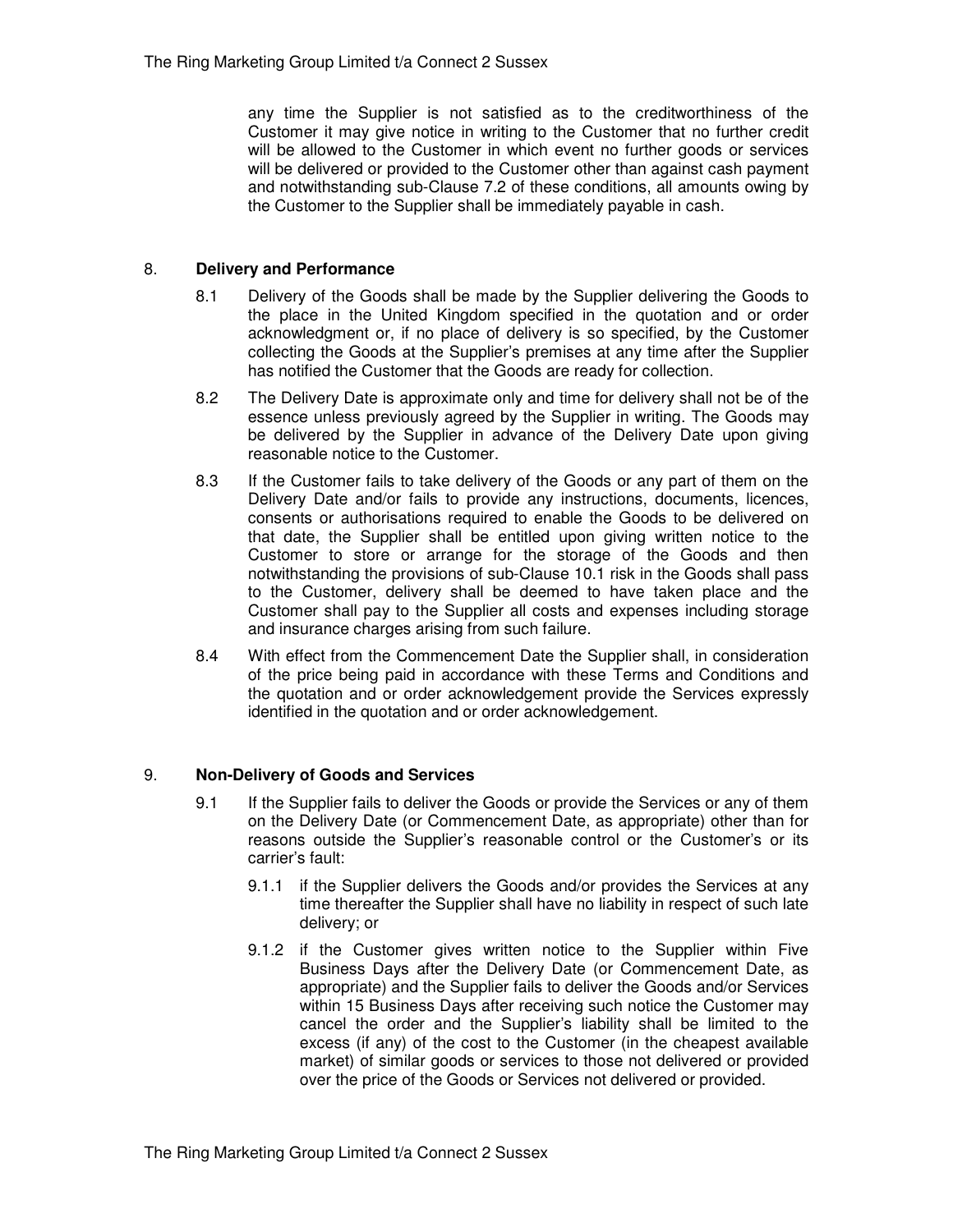#### 10. **Risk and Retention of Title**

- 10.1 Risk of damage to or loss of the Goods shall pass to the Customer at:
	- 10.1.1 in the case of Goods to be delivered at the Supplier's premises, the time when the Supplier notifies the Customer that the Goods are available for collection;
	- 10.1.2 in the case of Goods to be delivered otherwise than at the Supplier's premises, the time of delivery or, if the Customer wrongfully fails to take delivery of the Goods, the time when the Supplier has tendered delivery of the Goods; or
	- 10.1.3 in the case of Goods being installed by the Supplier, the time that the Supplier notifies the Customer that the installation is complete.
- 10.2 Notwithstanding delivery and the passing of risk in the Goods, or any other provision of these Terms and Conditions, legal and beneficial title to the Goods shall not pass to the Customer until the Supplier has received in cash or cleared funds payment in full of the price of the Goods.
- 10.3 Sub-Clause 10.2 notwithstanding, legal and beneficial title of the Goods shall not pass to the Customer until the Supplier has received in cash or cleared funds payment in full of the price of the Goods and any other goods supplied by the Supplier and the Customer has repaid all moneys owed to the Supplier, regardless of how such indebtedness arose.
- 10.4 Until payment has been made to the Supplier in accordance with these Conditions and title in the Goods has passed to the Customer, the Customer shall be in possession of the Goods as bailee for the Supplier and the Customer shall store the Goods separately and in an appropriate environment, shall ensure that they are identifiable as being supplied by the Supplier and shall insure the Goods against all reasonable risks.
- 10.5 The Customer shall not be entitled to pledge or in any way charge by way of security for any indebtedness any of the Goods which remain the property of the Supplier, but if the Customer does so all money owing by the Customer to the Supplier shall (without prejudice to any other right or remedy of the Supplier) forthwith become due and payable.
- 10.6 The Supplier reserves the right to repossess any Goods in which the Supplier retains title without notice. The Customer irrevocably authorises the Supplier to enter the Customer's premises during normal business hours for the purpose of repossessing the Goods in which the Supplier retains title and inspecting the Goods to ensure compliance with the storage and identification requirements of sub-Clause 10.4.
- 10.7 The Customer's right to possession of the Goods in which the Supplier maintains legal and beneficial title shall terminate if:
	- 10.7.1 the Customer commits or permits any material breach of his obligations under these Terms and Conditions;
	- 10.7.2 the Customer enters into a voluntary arrangement under Parts I or VIII of the Insolvency Act 1986, the Insolvent Partnerships Order 1994 (as amended), or any other scheme or arrangement is made with his creditors;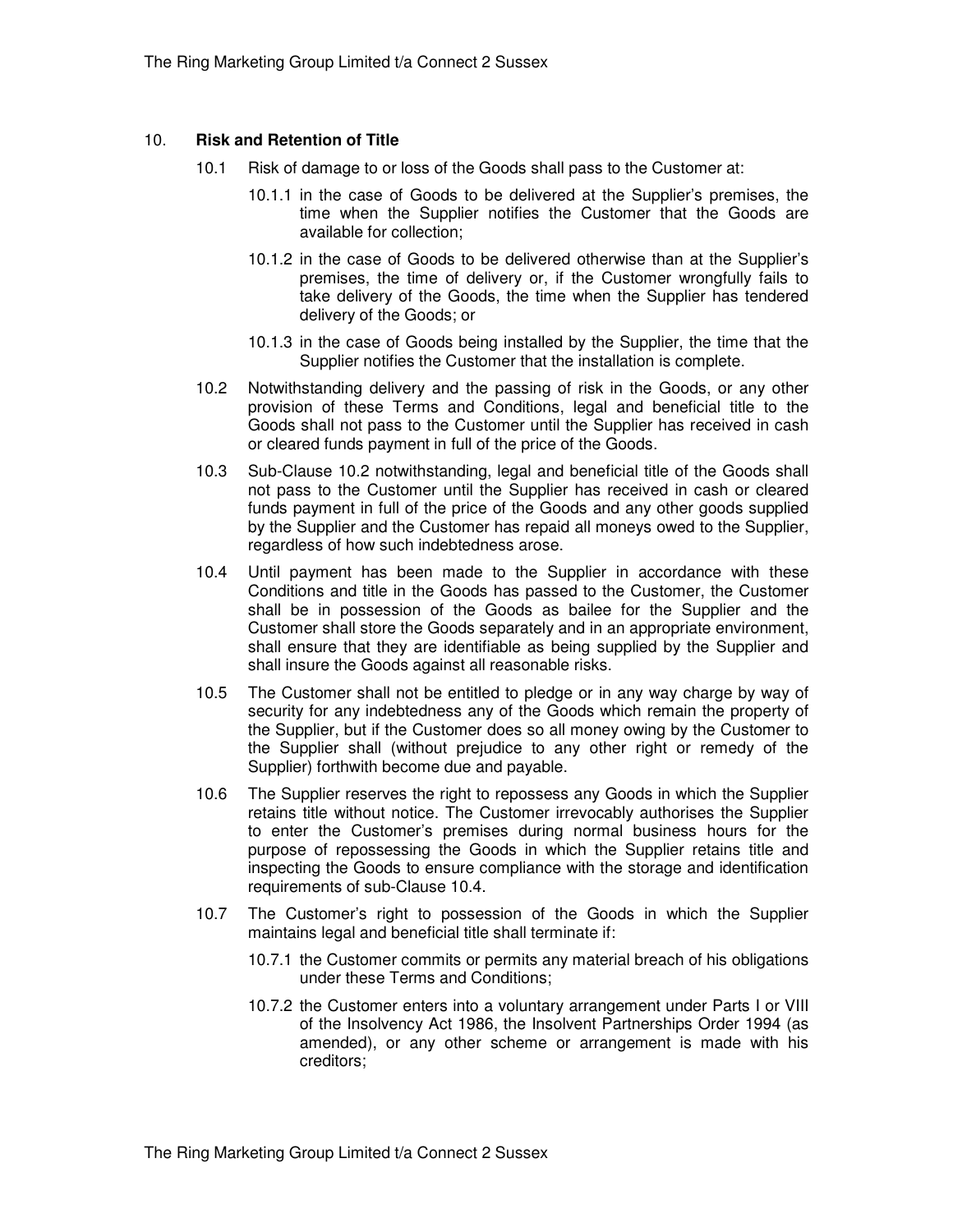- 10.7.3 the Customer is or becomes the subject of a bankruptcy order or takes advantage of any other statutory provision for the relief of insolvent debtors;
- 10.7.4 the Customer convenes any meeting of its creditors, enters into voluntary or compulsory liquidation, has a receiver, manager, administrator or administrative receiver appointed in respect of its assets or undertaking or any part thereof, any documents are filed with the court for the appointment of an administrator in respect of the Customer, notice of intention to appoint an administrator is given by the Customer or any of its directors or by a qualifying floating chargeholder (as defined in paragraph 14 of Schedule B1 of the Insolvency Act 1986), a resolution is passed or petition presented to any court for the winding up of the Customer or for the granting of an administration order in respect of the Customer, or any proceedings are commenced relating to the insolvency or possible insolvency of the Customer.

### 11. **Assignment**

- 11.1 The Supplier may assign the Contract or any part of it to any person, firm or company without the prior consent of the Customer.
- 11.2 The Customer shall not be entitled to assign the Contract or any part of it without the prior written consent of the Supplier.

### 12. **Defective Goods**

- 12.1 If on delivery any of the Goods are defective in any material respect and either the Customer lawfully refuses delivery of the defective Goods or, if they are signed for on delivery as "condition and contents unknown" the Customer gives written notice of such defect to the Supplier within two Business Days of such delivery, the Supplier shall at its option:
	- 12.1.1 replace the defective Goods within an agreed period of receiving the Customer's notice; or
	- 12.1.2 refund to the Customer the price for those Goods (or parts thereof, as appropriate) which are defective;

but the Supplier shall have no further liability to the Customer in respect thereof and the Customer may not reject the Goods if delivery is not refused or notice given by the Customer as set out above.

- 12.2 No Goods may be returned to the Supplier without the prior agreement in writing of the Supplier. Subject thereto any Goods returned which the Supplier is satisfied were supplied subject to defects of quality or condition which would not be apparent on inspection shall either be replaced free of charge or, at the Supplier's sole discretion the Supplier shall refund or credit to the Customer the price of such defective Goods but the Supplier shall have no further liability to the Customer.
- 12.3 The Supplier shall be under no liability in respect of any defect arising from fair wear and tear, or any wilful damage, negligence, subjection to normal conditions, failure to follow the Supplier's instructions (whether given orally or in writing), misuse or alteration of the Goods without the Supplier's prior approval, or any other act or omission on the part of the Customer, its employees or agents or any third party.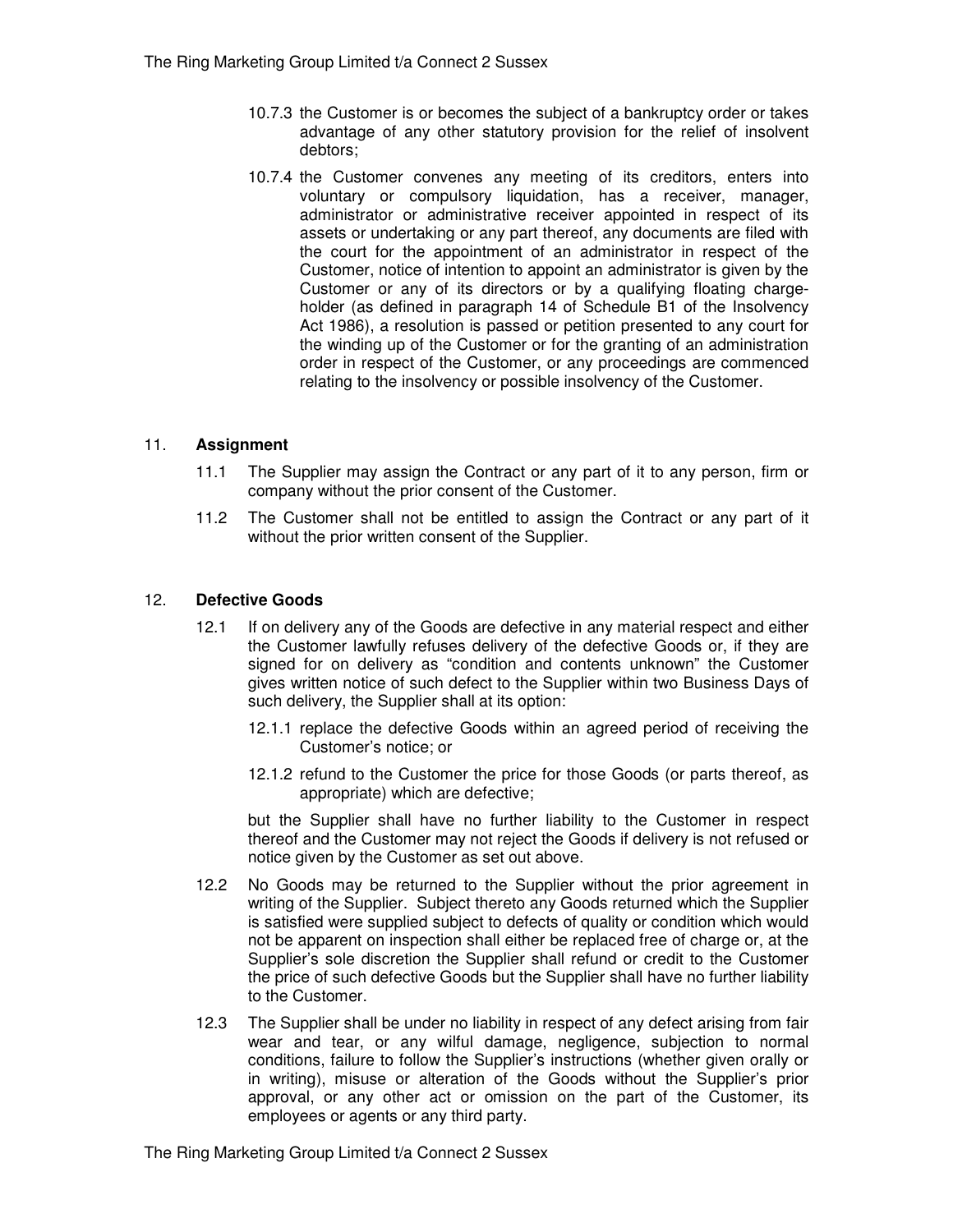- 12.4 Goods, other than defective Goods returned under sub-Clauses 12.1 or 12.2, returned by the Customer and accepted by the Supplier may be credited to the Customer at the Supplier's sole discretion and without any obligation on the part of the Supplier.
- 12.5 Subject as expressly provided in these Terms and Conditions, and except where the Goods are sold under a consumer sale, all warranties, conditions or other terms implied by statute or common law are excluded to the fullest extent permitted by law.
- 12.6 The Customer shall be responsible for ensuring that, except to the extent that instructions as to the use or sale of the Goods are contained in the packaging or labelling of the Goods, any use or sale of the Goods by the Customer is in compliance with all applicable statutory requirements and that handling and sale of the Goods by the Customer is carried out in accordance with directions given by the Supplier or any competent governmental or regulatory authority and the Customer will indemnify the Supplier against any liability loss or damage which the Supplier might suffer as a result of the Customer's failure to comply with this condition.

# 13. **Customer's Default**

- 13.1 If the Customer fails to make any payment on the due date then, without prejudice to any other right or remedy available to the Supplier, the Supplier shall be entitled to:
	- 13.1.1 cancel the order or suspend any further deliveries or provision of Goods and Services to the Customer;
	- 13.1.2 appropriate any payment made by the Customer to such of the Goods and/or Services (or the goods and/or services supplied under any other contract between the Customer and the Supplier) as the Supplier may think fit (notwithstanding any purported appropriation by the Customer); and
	- 13.1.3 charge the Customer interest (both before and after any judgement) on the amount unpaid, at the rate of 10% per annum above Bank of England base rate from time to time, until payment in full is made (a part of a month being treated as a full month for the purpose of calculating interest).
- 13.2 This condition applies if:
	- 13.2.1 the Customer fails to perform or observe any of its obligations hereunder or is otherwise in breach of the Contract;
	- 13.2.2 the Customer becomes subject to an administration order or enters into a voluntary arrangement under Parts I or VIII of the Insolvency Act 1986 or the Insolvent Partnerships Order 1994 (as amended) or (being an individual or firm) becomes bankrupt or (being a company) goes into liquidation;
	- 13.2.3 an encumbrancer takes possession, or a receiver is appointed, of any of the property or assets of the Customer;
	- 13.2.4 the Customer ceases, or threatens to cease, to carry on business; or
	- 13.2.5 the Supplier reasonably apprehends that any of the events mentioned above is about to occur in relation to the Customer and notifies the Customer accordingly.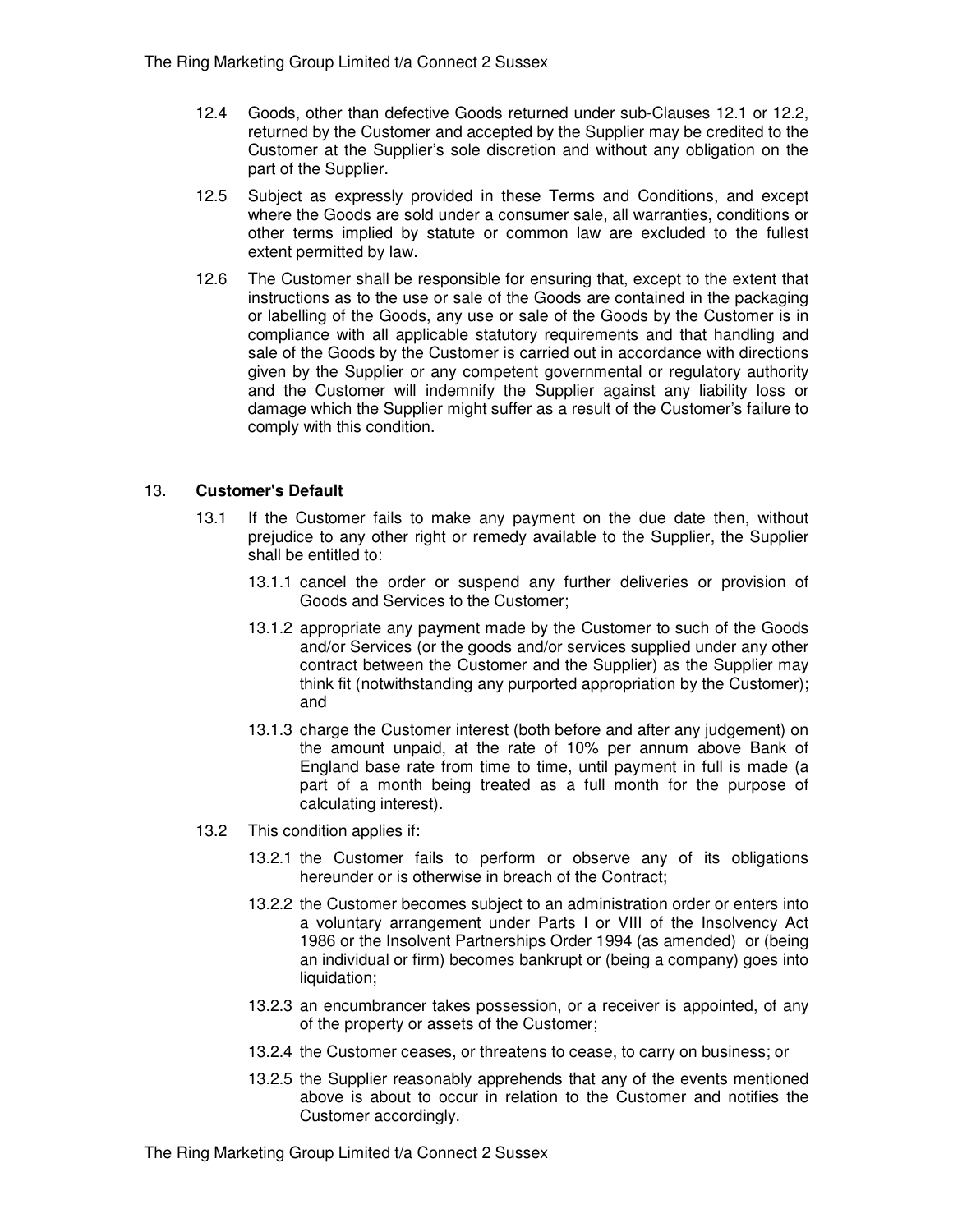13.3 If sub-Clause 13.2 applies then, without prejudice to any other right or remedy available to the Supplier, the Supplier shall be entitled to cancel the Contract or suspend any further deliveries under the Contract without any liability to the Customer, and if the Goods have been delivered but not paid for the price shall become immediately due and payable notwithstanding any previous agreement or arrangement to the contrary.

### 14. **Liability**

- 14.1 The Supplier will not by reason of any representation, implied warranty, condition or other term, or any duty at common law or under express terms of the Contract (or these Terms and Conditions), be liable for any loss of profit or any indirect, special or consequential loss, damage, costs, expenses or other claims (whether caused by the Supplier's servants or agents or otherwise) which arise out of or in connection with the supply of the Goods and Services.
- 14.2 All warranties, conditions and other terms implied by statute or common law (save for the conditions implied by section 12 of the Sale of Goods Act 1979) are, to the fullest extent permitted by law, excluded from the Contract.
- 14.3 The Customer shall indemnify the Supplier against all damages, costs, claims and expenses suffered by arising from loss or damage to any equipment (including that of third parties) caused by the Customer, its agents or employees.
- 14.4 Where the Customer consists of two or more persons such expression throughout shall mean and include such two or more persons and each or any of them. All obligations on the part of such a Customer shall be joint and several obligations of such persons.
- 14.5 The Supplier shall not be liable to the Customer or be deemed to be in breach of these terms and conditions by reason of any delay in performing, or any failure to perform, any of the Supplier's obligations if the delay or failure was due to any cause beyond the Supplier's reasonable control.
- 14.6 Nothing in these Terms and Conditions excludes or limits the liability of the Supplier:
	- 14.6.1 for death or personal injury caused by the Supplier's negligence;
	- 14.6.2 for any matter which it would be illegal for the Supplier to exclude or attempt to exclude its liability; or
	- 14.6.3 for fraud or fraudulent misrepresentation.
- 14.7 Subject to the remaining provisions of this Clause 14:
	- 14.7.1 the Supplier's total liability in contract, tort (including negligence or breach of statutory duty), misrepresentation, restitution or otherwise, arising in connection with the performance or contemplated performance of the Contract shall be limited to the Contract Price; and
	- 14.7.2 the Supplier shall not be liable to the Customer for any pure economic loss, loss of profit, loss of business, depletion of goodwill or otherwise, in each case whether direct, indirect or consequential, or any claims for consequential compensation whatsoever (howsoever caused) which arise out of or in connection with the Contract.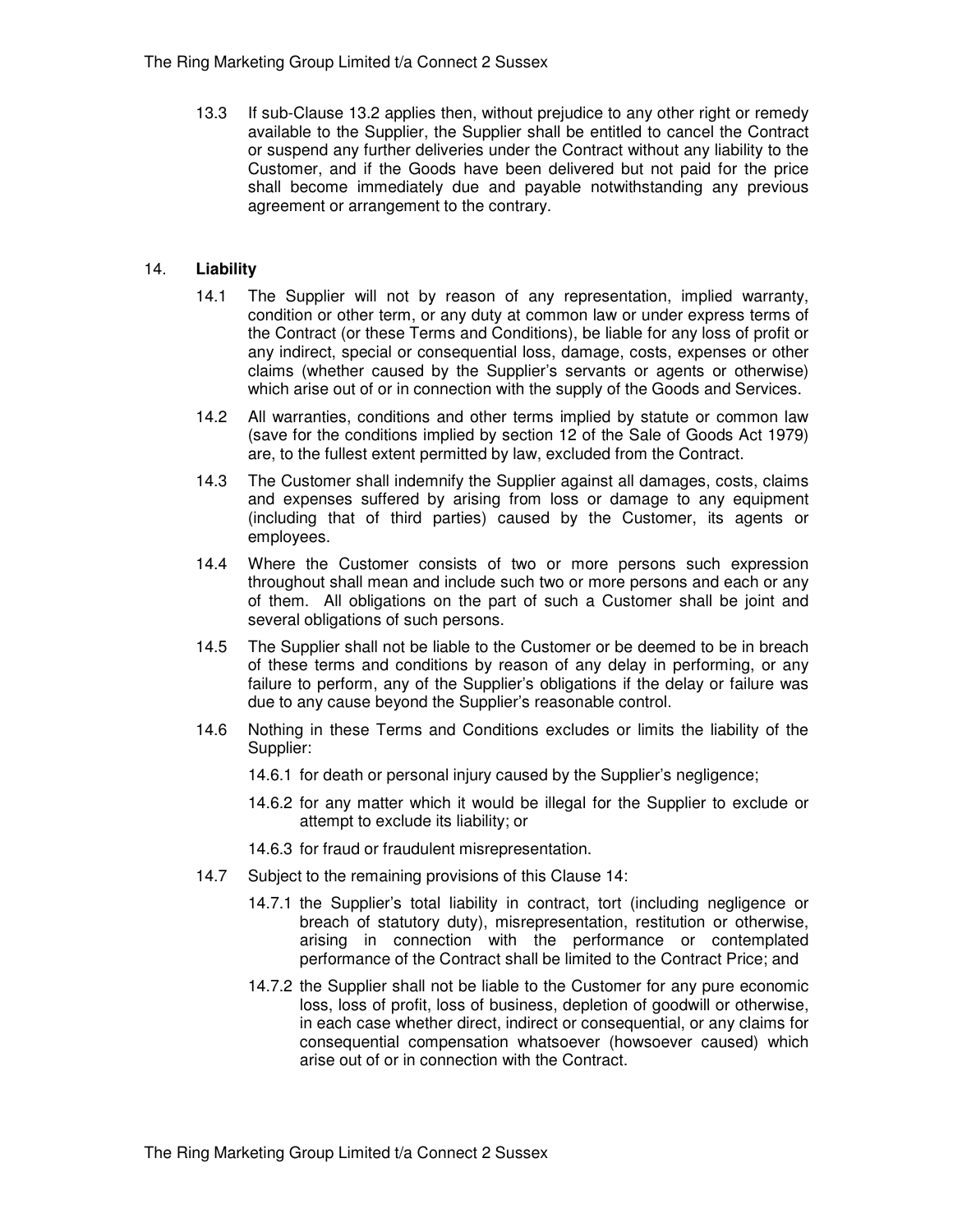# 15. **Confidentiality**

- 15.1 Each Party undertakes that, except as provided by sub-Clause 15.2 or as authorised in writing by the other Party, it shall, at all times during the continuance of the Contract and for Years after its termination:
	- 15.1.1 keep confidential all Confidential Information;
	- 15.1.2 not disclose any Confidential Information to any other person;
	- 15.1.3 not use any Confidential Information for any purpose other than as contemplated by and subject to these Terms and Conditions and the Contract;
	- 15.1.4 not make any copies of, record in any way or part with possession of any Confidential Information; and
	- 15.1.5 ensure that none of its directors, officers, employees, agents or advisers does any act which, if done by that Party, would be a breach of the provisions of sub-clauses 15.1.1 to 15.1.4 above.
- 15.2 Either Party may:
	- 15.2.1 disclose any Confidential Information to:
		- 15.2.1.1 any sub-contractor or supplier of that Party;
		- 15.2.1.2 any governmental or other authority or regulatory body; or
		- 15.2.1.3 any employee or officer of that Party or of any of the aforementioned persons, parties or bodies;

to such extent only as is necessary for the purposes contemplated by these Terms and Conditions and the Contract, or as required by law, and in each case subject to that Party first informing the person, party or body in question that the Confidential Information is confidential and (except where the disclosure is to any such body as is mentioned in sub-Clause 15.2.1.2 above or any employee or officer of any such body) obtaining and submitting to the other Party a written undertaking from the person in question, as nearly as practicable in the terms of this Clause 15, to keep the Confidential Information confidential and to use it only for the purposes for which the disclosure is made; and

- 15.2.2 use any Confidential Information for any purpose, or disclose it to any other person, to the extent only that it is at the date of the Contract, or at any time after that date becomes, public knowledge through no fault of that Party, provided that in doing so that Party does not disclose any part of that Confidential Information which is not public knowledge.
- 15.3 The provisions of this Clause 15 shall continue in force in accordance with their terms, notwithstanding the termination of the Contract for any reason.

### 16. **Communications**

- 16.1 All notices under these Terms and Conditions and under the Contract shall be in writing and be deemed duly given if signed by, or on behalf of, a duly authorised officer of the Party giving the notice.
- 16.2 Notices shall be deemed to have been duly given:
	- 16.2.1 when delivered, if delivered by courier or other messenger (including registered mail) during the normal business hours of the recipient; or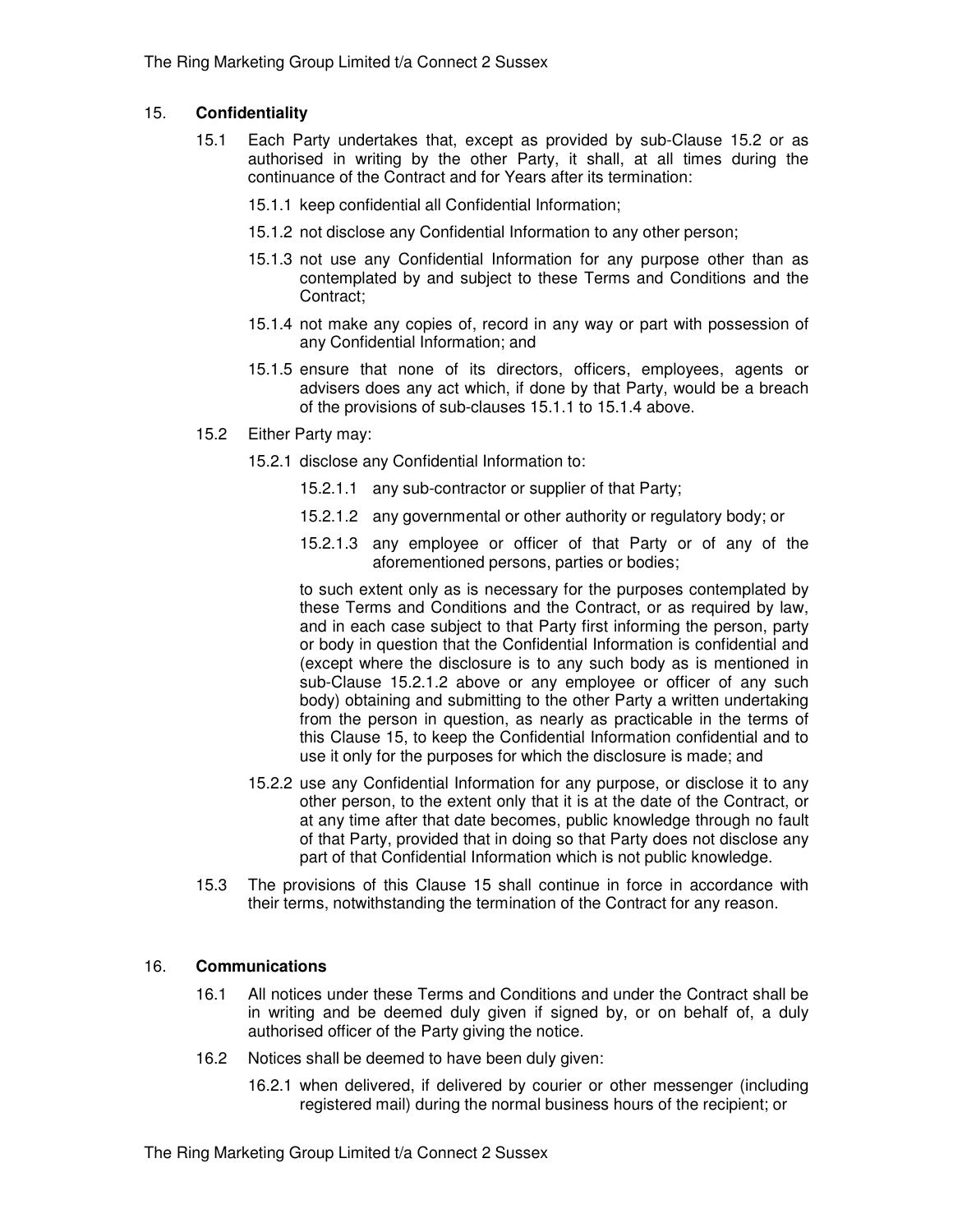- 16.2.2 when sent, if transmitted by facsimile or e-mail and a successful transmission report or return receipt is generated; or
- 16.2.3 on the fifth business day following mailing, if mailed by national ordinary mail, postage prepaid; or
- 16.2.4 on the tenth business day following mailing, if mailed by airmail, postage prepaid.
- 16.3 All notices under this Agreement shall be addressed to the most recent address, e-mail address, or facsimile number notified to the other Party.

### 17. **Force Majeure**

Neither Party shall be liable for any failure or delay in performing their obligations where such failure or delay results from any cause that is beyond the reasonable control of that Party. Such causes include, but are not limited to: power failure, Internet Service Provider failure, industrial action, civil unrest, fire, flood, storms, earthquakes, acts of terrorism, acts of war, governmental action or any other event that is beyond the control of the Party in question.

### 18. **Waiver**

The Parties agree that no failure by either Party to enforce the performance of any provision in these Terms and Conditions or under the Contract shall constitute a waiver of the right to subsequently enforce that provision or any other provision. Such failure shall not be deemed to be a waiver of any preceding or subsequent breach and shall not constitute a continuing waiver.

### 19. **Severance**

The Parties agree that, in the event that one or more of the provisions of these Terms and Conditions or the Contract are found to be unlawful, invalid or otherwise unenforceable, that / those provisions shall be deemed severed from the remainder of these Terms and Conditions (and, by extension, the Contract). The remainder of these and the Contract shall be valid and enforceable.

### 20. **Third Party Rights**

A person who is not a party to the Contract shall have no rights under the Contract pursuant to the Contracts (Rights of Third Parties) Act 1999.

### 21. **Law and Jurisdiction**

- 21.1 These Terms and Conditions and the Contract (including any non-contractual matters and obligations arising therefrom or associated therewith) shall be governed by, and construed in accordance with, the laws of England and Wales.
- 21.2 Any dispute, controversy, proceedings or claim between the Parties relating to these Terms and Conditions or to the Contract (including any non-contractual matters and obligations arising therefrom or associated therewith) shall fall